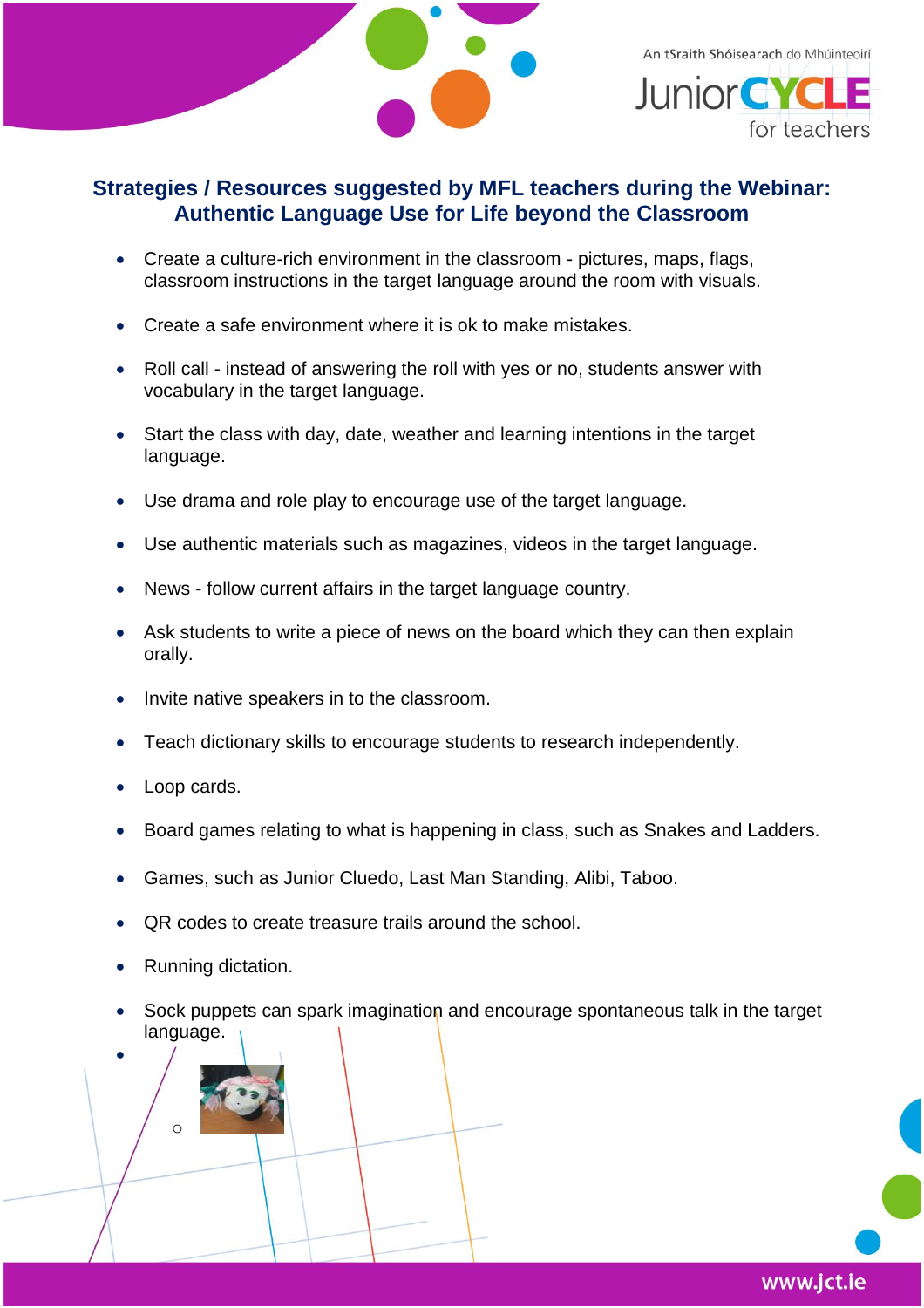

An tSraith Shóisearach do Mhúinteoirí



- **Suggested websites/resources:**
- Duolingo <https://www.duolingo.com/>
- BBC languages <http://www.bbc.co.uk/languages/>
- Linguascope (requires a fee) <https://www.linguascope.com/>
- Adobespark Create a story and add voice-over in target language <https://spark.adobe.com/>
- Create a story board <https://www.storyboardthat.com/>
- Kahoot <https://kahoot.com/>
- Seesaw <https://web.seesaw.me/>
- Alliance Francaise médiathèque, *Instituto Cervantes,* [Istituto Italiano di Cultura](https://iicdublino.esteri.it/iic_dublino/it/) *and Goethe Institut* give access to a range of resources

## **French:**

- TV5monde <http://www.tv5monde.com/>
- The ADOMANIA series on TV5 Monde o <https://enseigner.tv5monde.com/fiches-pedagogiques-fle/adomania>
- <http://europe.tv5monde.com/en/apprendre-le-francais> is a TV5 French language learning programme
- French 1jour1actu [www.1jour1actu.com](http://www.1jour1actu.com/)
- French Un Jour Une Question is a video resource Questions from French children about a wide range of topicshttps://education.francety.fr/matiere/actualite/ce1/marque/1-jour-1-question
- French <https://lespetitscitoyens.com/>

www.jct.ie